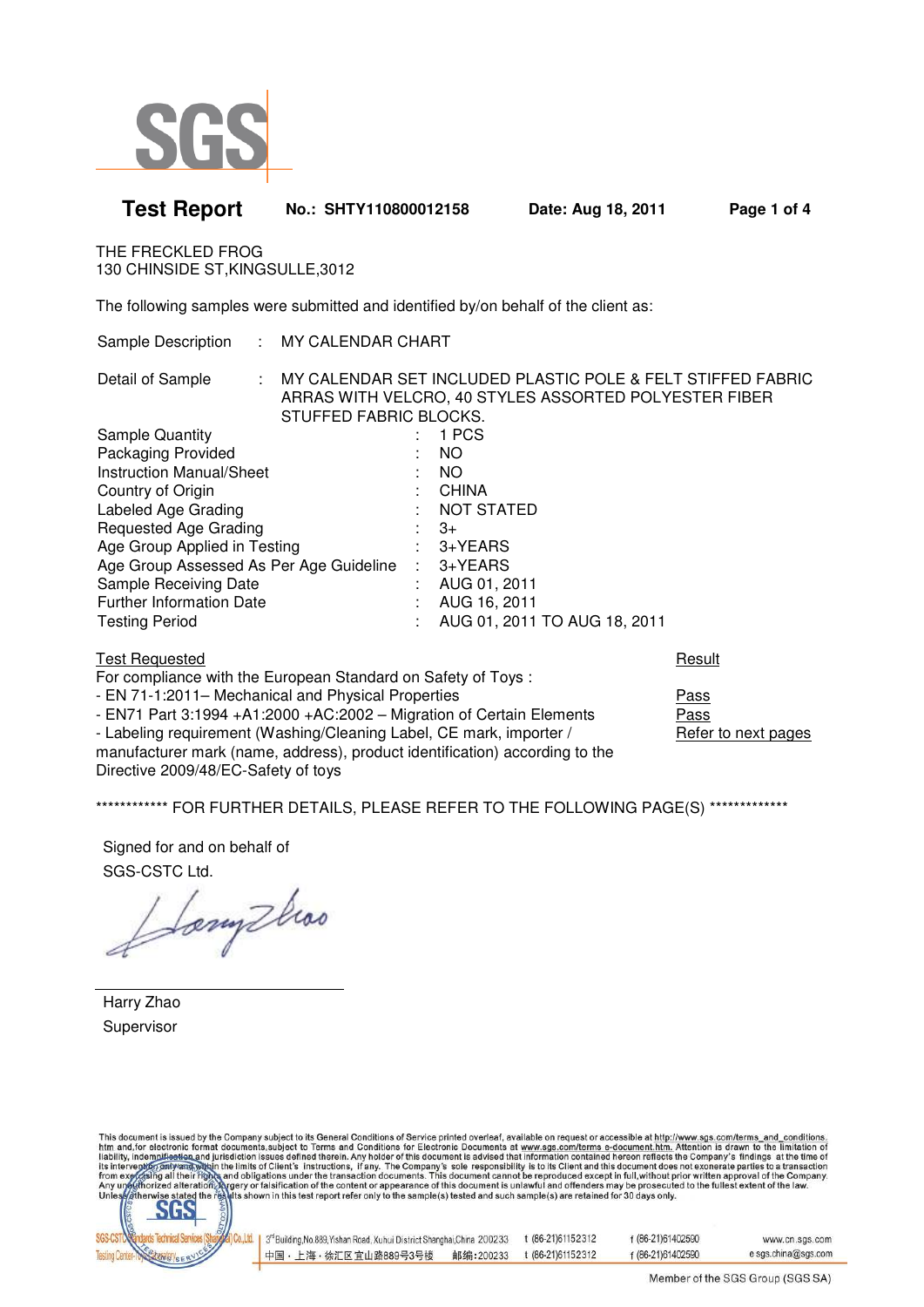

# **Test Report No.: SHTY110800012158 Date: Aug 18, 2011 Page 2 of 4**

Results :

European Standard on Safety of Toys

### **- Mechanical and Physical Properties**

|        | AS SPECIFIED IN EUROPEAN STANDARD ON SAFETY OF TOYS EN 71-1:2011             |             |
|--------|------------------------------------------------------------------------------|-------------|
| Clause | Description                                                                  | Result      |
| 4      | General requirements                                                         |             |
| 4.1    | Material cleanliness                                                         | Pass        |
| 4.7    | Edges                                                                        | <b>Pass</b> |
| 4.8    | Points and Metallic Wires                                                    | Pass        |
| 5      | Toys intended for children under 36 months                                   |             |
| 5.1    | General requirements                                                         | See Remark  |
|        | (Remark: Fabric blocks are small parts as received. It is acceptable because |             |
|        | appropriate age warning was found.)                                          |             |
| 7      | Warnings, markings and instructions for use                                  |             |
| 7.1    | <b>General Requirements</b>                                                  | Pass        |
| 7.2    | Toys not intended for children under 36 months                               | Pass        |

### **- Migration of Certain Elements**

Test Method : With reference to EN 71 Part 3:1994 + A1:2000 + AC: 2002, analysis was performed by ICP-OES

| Test Item $(s)$                               | Limit | Unit        | <b>MDL</b> | 001       | 002       | 003       |
|-----------------------------------------------|-------|-------------|------------|-----------|-----------|-----------|
| Soluble Lead (Pb)                             | 90    | mg/kg       | 5          | <b>ND</b> | <b>ND</b> | <b>ND</b> |
| Soluble Antimony (Sb)                         | 60    | mg/kg       | 5          | <b>ND</b> | <b>ND</b> | <b>ND</b> |
| Soluble Arsenic (As)                          | 25    | mg/kg       | 5          | ND.       | ND        | ND        |
| Soluble Barium (Ba)                           | 1,000 | mg/kg       | 10         | ND.       | ND        | 98        |
| Soluble Cadmium (Cd)                          | 75    | mg/kg       | 5          | ND.       | ND        | ND        |
| Soluble Chromium (Cr)                         | 60    | mg/kg       | 5          | ND.       | ND        | ND        |
| Soluble Mercury (Hg)                          | 60    | mg/kg       | 5          | ND.       | ND        | ND.       |
| Soluble Selenium (Se)                         | 500   | mg/kg       | 10         | ND.       | <b>ND</b> | ND.       |
|                                               |       |             |            |           |           |           |
| Test Item $(s)$                               | Limit | <u>Unit</u> | <b>MDL</b> | 004       |           |           |
| Soluble Lead (Pb)                             | 90    | mg/kg       | 5          |           |           |           |
| Soluble Antimony (Sb)                         | 60    | mg/kg       | 5          |           |           |           |
| Soluble Arsenic (As)                          | 25    | mg/kg       | 5          |           |           |           |
| Soluble Barium (Ba)                           | 1,000 | mg/kg       | 10         |           |           |           |
| Soluble Cadmium (Cd)                          | 75    | mg/kg       | 5          |           |           |           |
| Soluble Chromium (Cr)                         | 60    | mg/kg       | 5          |           |           |           |
| Soluble Mercury (Hg)<br>Soluble Selenium (Se) | 60    | mg/kg       | 5          |           |           |           |

Notes :

(1) Results shown are of the adjusted analytical results.

This document is issued by the Company subject to its General Conditions of Service printed overleaf, available on request or accessible at http://www.sgs.com/terms\_and\_conditions<br>htm\_and,for electronic format documents,su



| 3 <sup>rd</sup> Building, No.889, Yishan Road, Xuhui District Shanghai, China 200233 |           | t (86-21)61152312  | f (86-21)61402590 | www.cn.sgs.com      |
|--------------------------------------------------------------------------------------|-----------|--------------------|-------------------|---------------------|
| 中国・上海・徐汇区宜山路889号3号楼                                                                  | 邮编:200233 | t (86-21) 61152312 | f (86-21)61402590 | e sgs.china@sgs.com |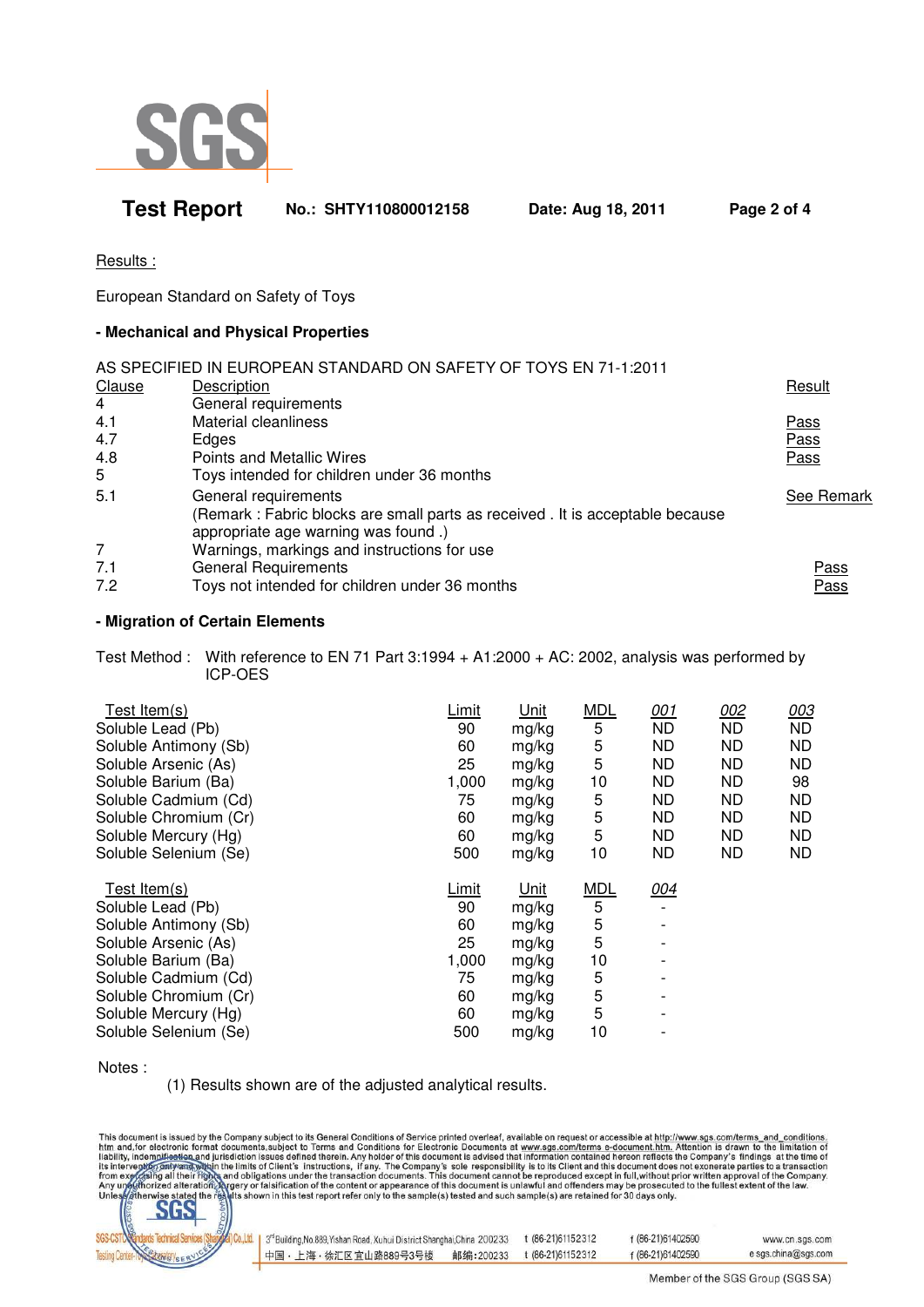

### **Test Report No.: SHTY110800012158 Date: Aug 18, 2011 Page 3 of 4**

 (2) As received, the test portion of 004 is less than 10mg, therefore such components were not tested for migration of certain elements, as specified in the European Standard, EN71 part 3 : 1994, Clause 7 - selection of test portions (3) Mass of trace amount of sample 003 is 48.3mg.

#### Test Part Description :

| Specimen No. | <b>SGS Sample ID</b> | <b>Description</b> |
|--------------|----------------------|--------------------|
|              | SHA11-124073.001     | White fabric(body) |
| 2            | SHA11-124073.002     | Red fabric(body)   |
| 3            | SHA11-124073.003     | Yellow coating     |
| Δ            | SHA11-124073.004     | Red coating        |
|              |                      |                    |

Remarks :

 $(1)$  1 mg/kg = 1 ppm = 0.0001% (2) MDL = Method Detection Limit  $(3)$  ND = Not Detected  $($  < MDL  $)$  $(4)$  "-" = Not Regulated

### **- Labeling requirement (Washing/Cleaning Label, CE mark, importer / manufacturer mark (name, address), product identification) according to the Directive 2009/48/EC-Safety of toys**

Summary table:

|                               | <b>Observation Result</b> | Location  |
|-------------------------------|---------------------------|-----------|
| CE mark                       | Present                   | Packaging |
| Importer's Name & Address     | Absent                    | Packaging |
| Manufacturer's Name & Address | Present                   | Packaging |
| Product ID                    | Present                   | Packaging |

Note:

- 1. CE marking should be visible from outside the packaging and its height must be at least 5mm.
- 2. Manufacturer's and Importer's name, registered trade name or registered trade mark and the address at which the manufacturer can be contacted must be indicated on the toy or, where that is not possible, on its packaging or in a document accompanying the toy.
- 3. Manufacturers must ensure that their toys bear a type, batch, serial or model number or other element allowing their identification, or where the size or nature of the toy does not allow it, that the required information is provided on the packaging or in a document accompanying the toy.

N.B. : - Only applicable clauses were shown.

### **Sample Photo**

This document is issued by the Company subject to its General Conditions of Service printed overleaf, available on request or accessible at http://www.sgs.com/terms\_and\_conditions<br>htm\_and,for electronic format documents,su



| 3 <sup>rd</sup> Building, No.889, Yishan Road, Xuhui District Shanghai, China 200233 |           | t (86-21) 61152312 | f (86-21)61402590 | www.cn.sgs.com      |
|--------------------------------------------------------------------------------------|-----------|--------------------|-------------------|---------------------|
| 中国・上海・徐汇区宜山路889号3号楼                                                                  | 邮编:200233 | t (86-21)61152312  | f (86-21)61402590 | e sgs.china@sgs.com |